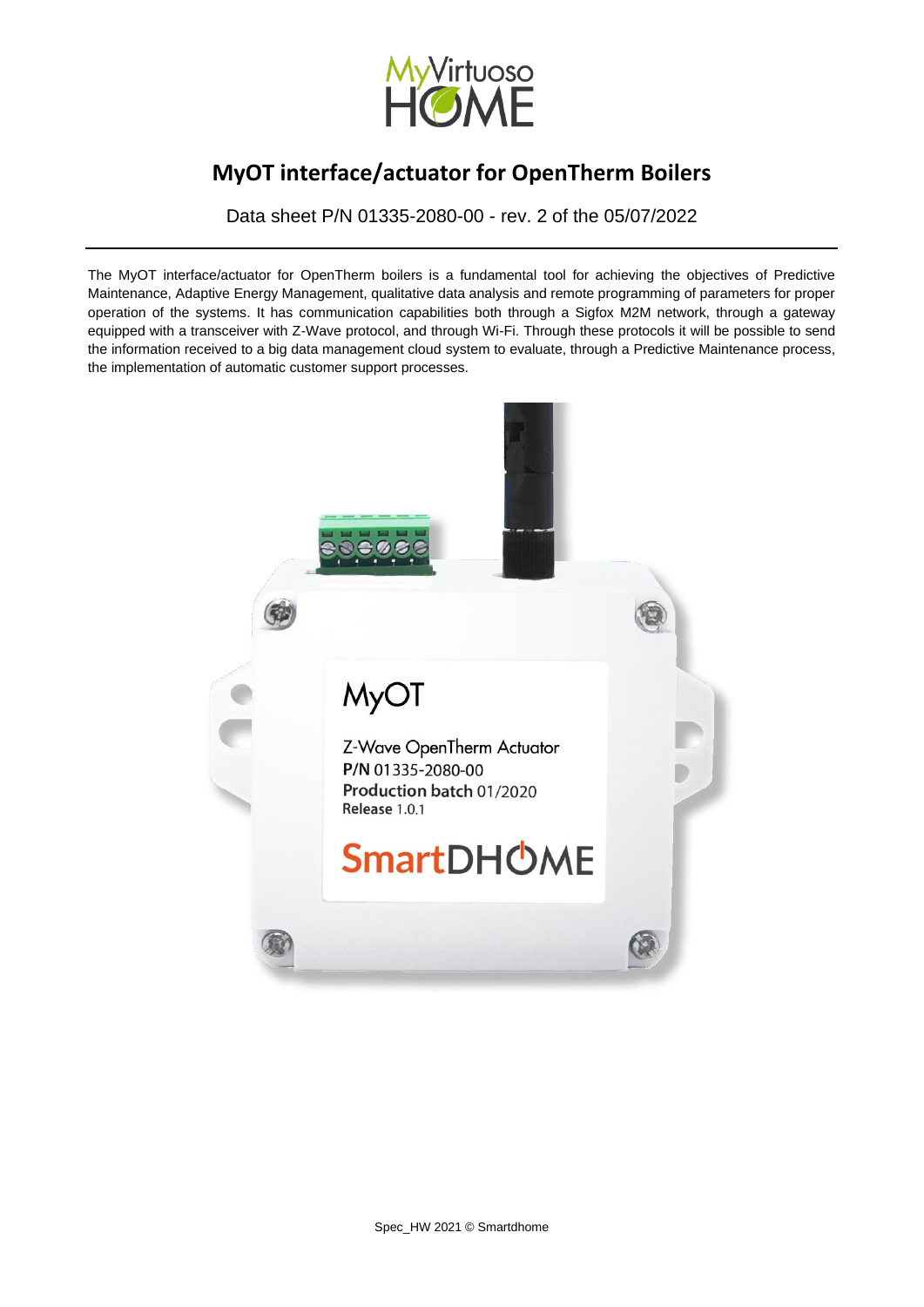

Data sheet P/N 01335-2080-00 - rev. 2 of the 05/07/2022

#### **Features**

**Code:** 01335-2080-00 **Z-Wave protocol:** Series 500 **Supported Protocol:** OpenTherm **Radio signal power:** 1 mW **Radio frequency:** 868,4 MHz EU, 908,4 MHz US, 921,4 MHz ANZ, 869,2 MHz RU **Signal range:** 30 m in open field **Power supply:** 5 Vdc **Dimension:** 90 (H) \* 90 (W) \* 22 (P) mm

## **Compatible brands**

Argoclima, ATAG, Baxi, Beretta, Biasi Caldaie, Cosmogas, Daikin, Ferroli, Fondital, Italtherm, La Bongio, LG, Savio, Sime, Sylber, Panasonic, Ravenheat, Riello, Unicalm, Immergas, Innovita and Arca Caldaie.

All other boiler manufacturers that support the OpenTherm protocol are normally compatible.

**Note:** Every week we integrate new brands, to stay up to date visit the product page on the site [www.smartdhome.com](https://www.smartdhome.com/en/projects/iot-devices/iot-connected-boilers.html)

## **The parts of the MyOT interface / actuator for OpenTherm boilers**





**Figure 1: Buttons and LEDs**

**Functions Button:** refer to the Wi-Fi configuration and Z-Wave configuration part in the user manual. **Reset Button:** restart your device.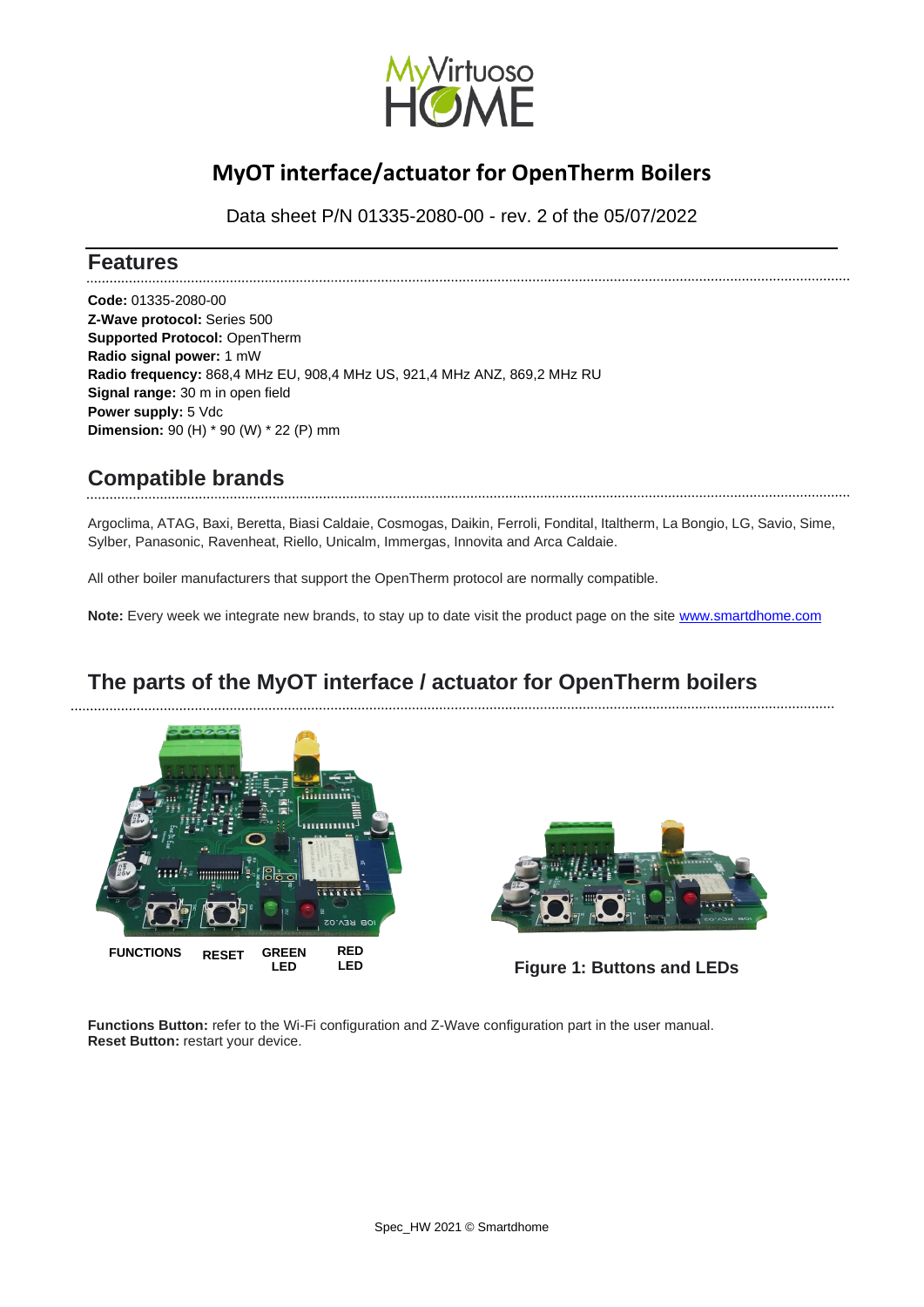

Data sheet P/N 01335-2080-00 - rev. 2 of the 05/07/2022

#### **Device Connections**

To connect and operate the device correctly, it is necessary to understand the usefulness of the green connector on the back and follow the table below (Tab. 1).





 **Figure 2: Aerial and green connector.**

### **Tab. 1: green connector**

| Z-WAVE<br><b>AERIAL</b> | OpenTherm | OpenTherm | OpenTherm  | OpenTherm  | <b>GND</b>               | $+5V$    |
|-------------------------|-----------|-----------|------------|------------|--------------------------|----------|
|                         | boiler    | boiler    | thermostat | thermostat | $\overline{\phantom{a}}$ | $^{(+)}$ |

Referring to the table above, it is possible to correctly connect the device to the IoB cloud. Here are some helpful tips:

- 1. The OpenTherm connection for both the boiler and the chronothermostat has no polarization.
- 2. Pay close attention to the 5V power supply connection respecting the + and as shown in Tab.1